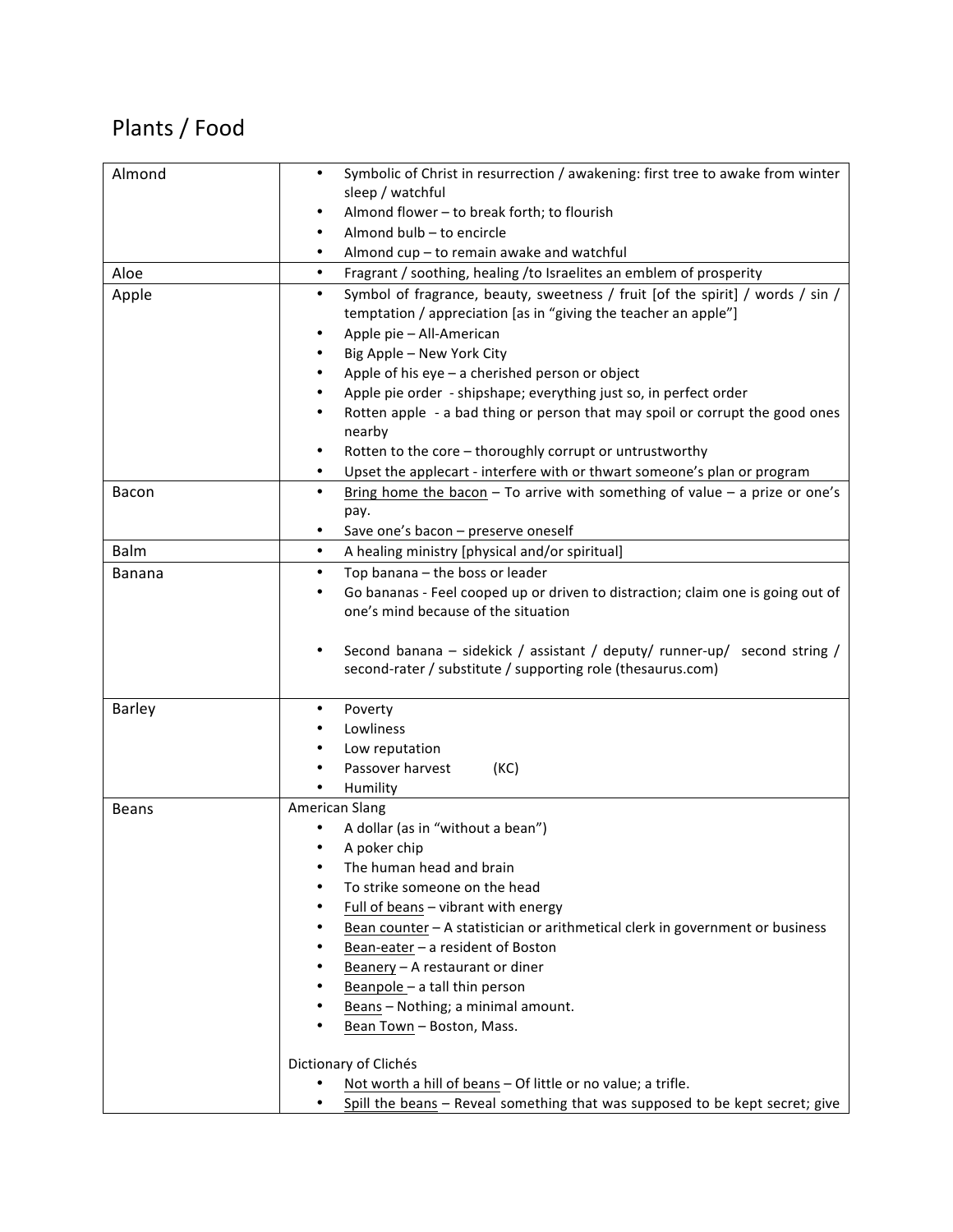|                 | away information or a plan prematurely.                                         |
|-----------------|---------------------------------------------------------------------------------|
| <b>Briar</b>    | The curse<br>$\bullet$<br>Fruitlessness<br>(KC)                                 |
| <b>Branches</b> | The body of Christ [I am the vine, you are the branches]<br>$\bullet$           |
|                 |                                                                                 |
|                 | <b>Palm branches</b>                                                            |
|                 | Victory                                                                         |
|                 | Rejoicing                                                                       |
|                 | Feast of Tabernacles (KC)                                                       |
| <b>Bread</b>    | Staff of life.<br>$\bullet$                                                     |
|                 | "Crushing, kneading" (KC)                                                       |
|                 | The Word of God                                                                 |
|                 | Bread of sorrow                                                                 |
|                 | Deliverance (the children's bread) (DM)                                         |
|                 | Life or word                                                                    |
|                 | Doctrine                                                                        |
|                 | Covenant                                                                        |
|                 | The Church                                                                      |
|                 | Substance                                                                       |
|                 | Provision (money, food, etc)                                                    |
|                 | Moldy bread - Unfit / Tradition / Without revelation / Stale / Defiled (IM)     |
|                 | Dictionary of Clichés                                                           |
|                 | Cast your bread upon troubled waters - Take a chance on a useful return by      |
|                 | investing money or a resource.                                                  |
|                 | Half a loaf is better than none - It's better to get part of what you want than |
|                 | none of it.                                                                     |
|                 | Knows what side his bread is buttered on $-$ keeps in mind where his interest   |
|                 | lies, where his income come s from.                                             |
|                 | Upper crust - The aristocracy; the elite.                                       |
|                 | <b>BETHLEHEM</b>                                                                |
|                 | House of bread (JBJ)<br>٠                                                       |
| Bubble gum      | Childish                                                                        |
|                 | Foolishness                                                                     |
|                 | Immaturity<br>(IM)                                                              |
| <b>Butter</b>   | Doing (or not doing) the Word or will of God                                    |
|                 | Deceptive motives, words or works / Smooth talker / Deceiver<br>(IM)            |
|                 | Dictionary of Clichés                                                           |
|                 | Butter up - Flatter; seek a favor by excessive praise.                          |
|                 | Butter wouldn't melt in her mouth - Said of a cold, aloof person, or of one     |
|                 | who looks innocent but probably is not.                                         |
|                 | Knows what side his bread is buttered on $-$ keeps in mind where his interest   |
|                 | lies, where his income come s from.                                             |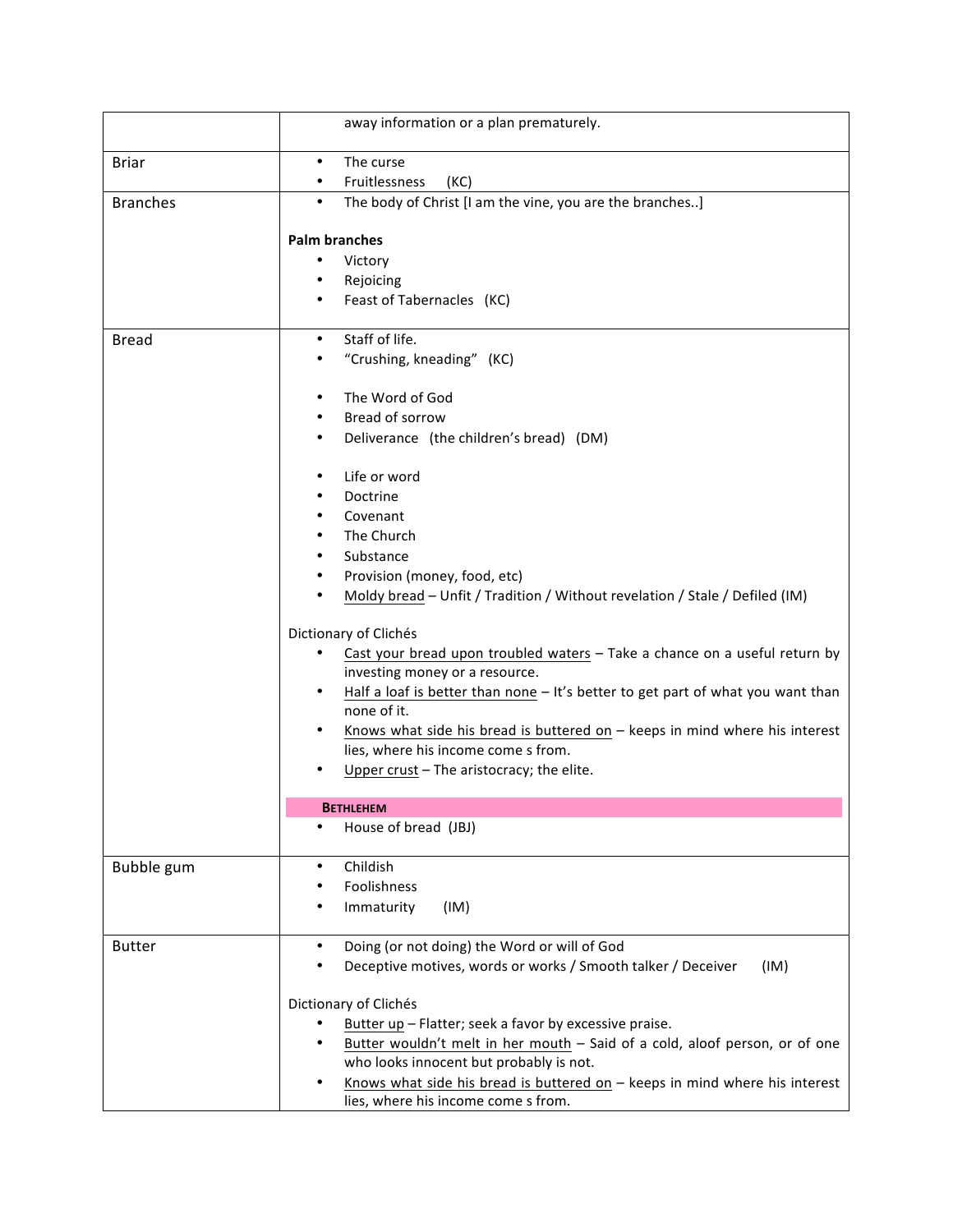| Coke                                     | The real thing                                                                                                                                                                                                                                                                                                                                                                                                                                                                                                                                                                                                                                                                                                                                                                                                                                                      |
|------------------------------------------|---------------------------------------------------------------------------------------------------------------------------------------------------------------------------------------------------------------------------------------------------------------------------------------------------------------------------------------------------------------------------------------------------------------------------------------------------------------------------------------------------------------------------------------------------------------------------------------------------------------------------------------------------------------------------------------------------------------------------------------------------------------------------------------------------------------------------------------------------------------------|
| Cream                                    | To defeat thoroughly                                                                                                                                                                                                                                                                                                                                                                                                                                                                                                                                                                                                                                                                                                                                                                                                                                                |
|                                          | Cream of the crop - The best of any group.                                                                                                                                                                                                                                                                                                                                                                                                                                                                                                                                                                                                                                                                                                                                                                                                                          |
| Daisy                                    | (Saxon) the eye of the day. The daisy is a symbol of innocence<br>$\bullet$                                                                                                                                                                                                                                                                                                                                                                                                                                                                                                                                                                                                                                                                                                                                                                                         |
|                                          | Fresh as a daisy - Rested, healthy, in good spirits.                                                                                                                                                                                                                                                                                                                                                                                                                                                                                                                                                                                                                                                                                                                                                                                                                |
|                                          |                                                                                                                                                                                                                                                                                                                                                                                                                                                                                                                                                                                                                                                                                                                                                                                                                                                                     |
| Enchilada                                | The whole enchilada - everything (DM)<br>$\bullet$                                                                                                                                                                                                                                                                                                                                                                                                                                                                                                                                                                                                                                                                                                                                                                                                                  |
| Fern                                     | (Saxon) the fern is a symbol of sincerity<br>$\bullet$                                                                                                                                                                                                                                                                                                                                                                                                                                                                                                                                                                                                                                                                                                                                                                                                              |
| Fig                                      | Symbolic of fruit of Israel nation (KC)<br>$\bullet$                                                                                                                                                                                                                                                                                                                                                                                                                                                                                                                                                                                                                                                                                                                                                                                                                |
| <b>Fig Leaves</b>                        | Symbolic of self-atonement, self-made covering<br>$\bullet$<br>(KC)                                                                                                                                                                                                                                                                                                                                                                                                                                                                                                                                                                                                                                                                                                                                                                                                 |
| Flax                                     | Weakness of man<br>$\bullet$<br>(KC)                                                                                                                                                                                                                                                                                                                                                                                                                                                                                                                                                                                                                                                                                                                                                                                                                                |
|                                          |                                                                                                                                                                                                                                                                                                                                                                                                                                                                                                                                                                                                                                                                                                                                                                                                                                                                     |
|                                          | Unger's                                                                                                                                                                                                                                                                                                                                                                                                                                                                                                                                                                                                                                                                                                                                                                                                                                                             |
|                                          | Hebrew pishta                                                                                                                                                                                                                                                                                                                                                                                                                                                                                                                                                                                                                                                                                                                                                                                                                                                       |
|                                          | The fibers of the bark, when separated, twisted, bleached and woven, are                                                                                                                                                                                                                                                                                                                                                                                                                                                                                                                                                                                                                                                                                                                                                                                            |
|                                          | linen. In the raw state they are "tow" (Judges 16:9). Somewhat twisted, tow                                                                                                                                                                                                                                                                                                                                                                                                                                                                                                                                                                                                                                                                                                                                                                                         |
|                                          |                                                                                                                                                                                                                                                                                                                                                                                                                                                                                                                                                                                                                                                                                                                                                                                                                                                                     |
|                                          |                                                                                                                                                                                                                                                                                                                                                                                                                                                                                                                                                                                                                                                                                                                                                                                                                                                                     |
|                                          |                                                                                                                                                                                                                                                                                                                                                                                                                                                                                                                                                                                                                                                                                                                                                                                                                                                                     |
|                                          |                                                                                                                                                                                                                                                                                                                                                                                                                                                                                                                                                                                                                                                                                                                                                                                                                                                                     |
|                                          |                                                                                                                                                                                                                                                                                                                                                                                                                                                                                                                                                                                                                                                                                                                                                                                                                                                                     |
|                                          |                                                                                                                                                                                                                                                                                                                                                                                                                                                                                                                                                                                                                                                                                                                                                                                                                                                                     |
|                                          |                                                                                                                                                                                                                                                                                                                                                                                                                                                                                                                                                                                                                                                                                                                                                                                                                                                                     |
|                                          |                                                                                                                                                                                                                                                                                                                                                                                                                                                                                                                                                                                                                                                                                                                                                                                                                                                                     |
|                                          |                                                                                                                                                                                                                                                                                                                                                                                                                                                                                                                                                                                                                                                                                                                                                                                                                                                                     |
|                                          |                                                                                                                                                                                                                                                                                                                                                                                                                                                                                                                                                                                                                                                                                                                                                                                                                                                                     |
|                                          |                                                                                                                                                                                                                                                                                                                                                                                                                                                                                                                                                                                                                                                                                                                                                                                                                                                                     |
|                                          |                                                                                                                                                                                                                                                                                                                                                                                                                                                                                                                                                                                                                                                                                                                                                                                                                                                                     |
|                                          |                                                                                                                                                                                                                                                                                                                                                                                                                                                                                                                                                                                                                                                                                                                                                                                                                                                                     |
|                                          |                                                                                                                                                                                                                                                                                                                                                                                                                                                                                                                                                                                                                                                                                                                                                                                                                                                                     |
|                                          |                                                                                                                                                                                                                                                                                                                                                                                                                                                                                                                                                                                                                                                                                                                                                                                                                                                                     |
|                                          |                                                                                                                                                                                                                                                                                                                                                                                                                                                                                                                                                                                                                                                                                                                                                                                                                                                                     |
|                                          |                                                                                                                                                                                                                                                                                                                                                                                                                                                                                                                                                                                                                                                                                                                                                                                                                                                                     |
|                                          | Dictionary of Clichés                                                                                                                                                                                                                                                                                                                                                                                                                                                                                                                                                                                                                                                                                                                                                                                                                                               |
|                                          | Flower of youth - The peak of beauty and fitness.                                                                                                                                                                                                                                                                                                                                                                                                                                                                                                                                                                                                                                                                                                                                                                                                                   |
|                                          | Nip in the bud - Kill off at an early stage.                                                                                                                                                                                                                                                                                                                                                                                                                                                                                                                                                                                                                                                                                                                                                                                                                        |
|                                          |                                                                                                                                                                                                                                                                                                                                                                                                                                                                                                                                                                                                                                                                                                                                                                                                                                                                     |
|                                          | ٠                                                                                                                                                                                                                                                                                                                                                                                                                                                                                                                                                                                                                                                                                                                                                                                                                                                                   |
|                                          |                                                                                                                                                                                                                                                                                                                                                                                                                                                                                                                                                                                                                                                                                                                                                                                                                                                                     |
|                                          | Intercession                                                                                                                                                                                                                                                                                                                                                                                                                                                                                                                                                                                                                                                                                                                                                                                                                                                        |
|                                          |                                                                                                                                                                                                                                                                                                                                                                                                                                                                                                                                                                                                                                                                                                                                                                                                                                                                     |
|                                          |                                                                                                                                                                                                                                                                                                                                                                                                                                                                                                                                                                                                                                                                                                                                                                                                                                                                     |
|                                          |                                                                                                                                                                                                                                                                                                                                                                                                                                                                                                                                                                                                                                                                                                                                                                                                                                                                     |
|                                          |                                                                                                                                                                                                                                                                                                                                                                                                                                                                                                                                                                                                                                                                                                                                                                                                                                                                     |
|                                          |                                                                                                                                                                                                                                                                                                                                                                                                                                                                                                                                                                                                                                                                                                                                                                                                                                                                     |
|                                          |                                                                                                                                                                                                                                                                                                                                                                                                                                                                                                                                                                                                                                                                                                                                                                                                                                                                     |
|                                          |                                                                                                                                                                                                                                                                                                                                                                                                                                                                                                                                                                                                                                                                                                                                                                                                                                                                     |
| Flour<br>Flower<br>Frankincense<br>Fruit | constitutes a "wick" (Isaiah 42:3; 43:17).<br>Symbol of broken body of Jesus.<br>$\bullet$<br>"To grind"<br>(KC)<br>Fragrance of God (JPJ)<br>$\bullet$<br>Glory<br>Temporary<br>Gift<br>Romance<br>Lily - Death / Funeral / Mourning<br>(IM)<br>Unger's<br>Shortness of human life (from their speedy decay Job 14:2 Psalm 103:15 1<br>Peter 1:24)<br>Speedy downfall of the kingdom of Israel (Isaiah 28:11)<br>Sudden departure of the rich (James 1:10-11)<br>Symbol of fragrance<br>Prayers<br>"White"<br>(KC)<br>(KC)<br>Increase or multiplication<br>Unger's<br>Offspring / Children (Psalm. 21:10 Hos. 9:16) Also in such phrases as "fruit of<br>the womb (Gen. 30:2 Deut. 7:13) and "fruit of his loins" (Acts 2:30) and "fruit<br>of your body" (Psalm 132:11; Mic. 6:7)<br>Consequences "They shall eat the fruit of their own way (Prov. 1:31 Isaiah. |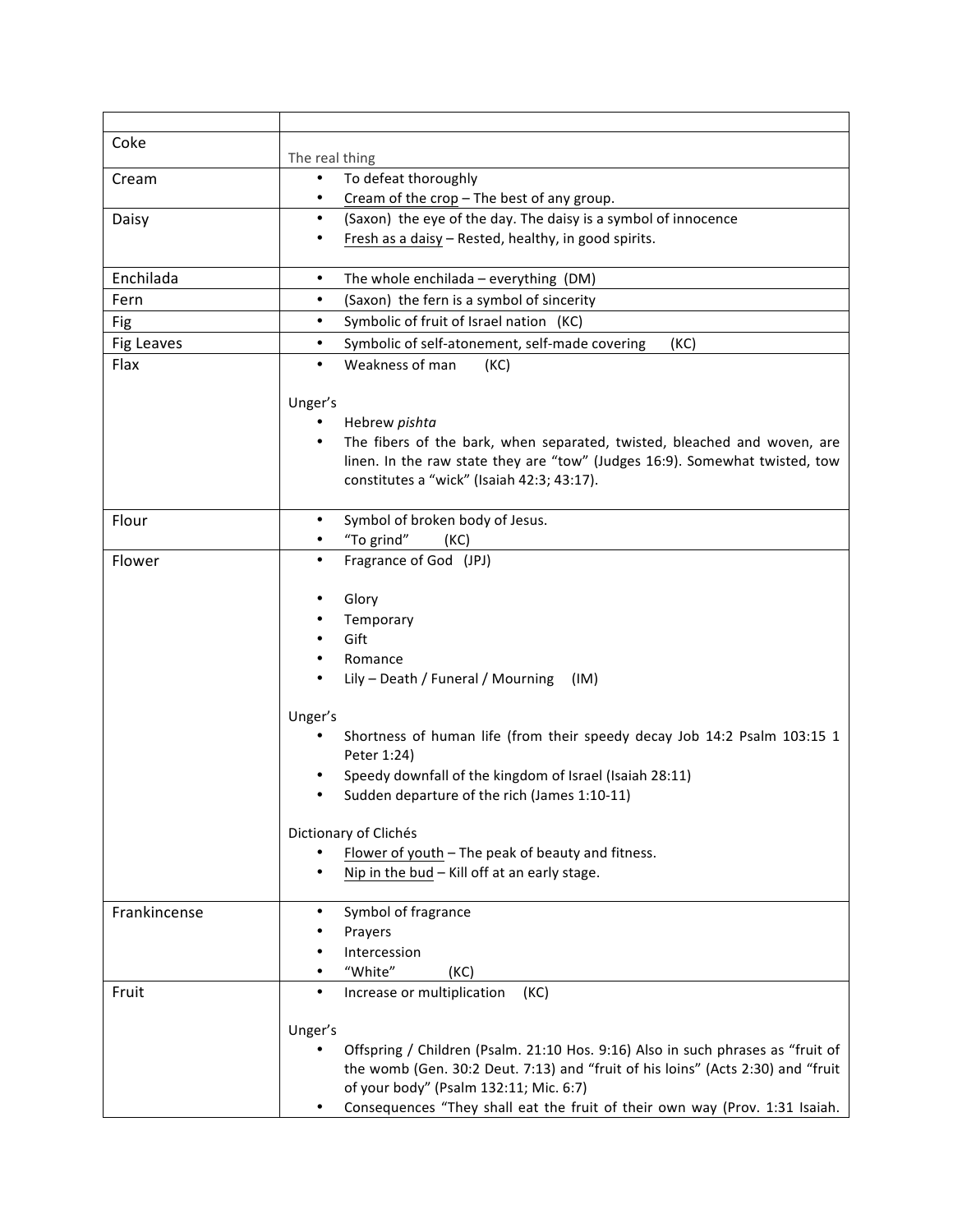|        | 3:10 Jeremiah 6:19 17:10                                                              |
|--------|---------------------------------------------------------------------------------------|
|        | Boasting is the "fruit of the arrogant heart" (Isaiah 10:12)                          |
|        | Man's words are called the "fruit of his words" or of his "mouth" or "lips"           |
|        | (Prov 12:14 18:20 Hebrews 13:15)                                                      |
|        | Fruit of lies (Hos. 10:13)<br>٠                                                       |
|        | Good counsel "Fruit of the righteous" (Prov 11:30)<br>٠                               |
|        |                                                                                       |
|        | Fruit of the Spirit (Gal. 5:22-23 Ephesians 5:9                                       |
|        | Charitable contribution (Rom 15:28)                                                   |
|        |                                                                                       |
|        | Dictionary of Clichés                                                                 |
|        | Forbidden fruit - Something untouchable or out of bounds.                             |
|        |                                                                                       |
| Garlic | Symbol of Egypt's food, world produce.<br>$\bullet$<br>(KC)                           |
| Gourd  | Symbol of earth's temporary product (KC)<br>$\bullet$                                 |
| Grain  | Unger's                                                                               |
|        | Hebrew seror, "packed," i.e., "kernel"                                                |
|        | Greek kokkos, "kernel"                                                                |
|        | Used (Amos 9:9, I Corinthians 15:37, etc.) in the singular and not as we do in a<br>٠ |
|        | collective sense.                                                                     |
|        | The generic name in the KJV for the cereal grains. Those cultivated in Bible          |
|        | lands are wheat, barley, vetch, fitches, millet, beans, pulse (edible seeds in        |
|        | general) lentils, and maize.                                                          |
|        |                                                                                       |
|        | Dictionary of Clichés                                                                 |
|        | Go against the grain - To take an action that seems unnatural or illogical.           |
|        |                                                                                       |
|        | Hasn't a grain of sense - Is witless, or at least not very smart.                     |
|        | Grist for the mill - Something I can use. "Grist" has almost lost its once-           |
|        | familiar meaning of grain taken to a mill to be ground.                               |
|        |                                                                                       |
| Grapes | Symbol of fruit of the vine<br>(KC)                                                   |
|        |                                                                                       |
|        | The Spirit of promise (Holy Spirit)                                                   |
|        | Fruit of the Spirit                                                                   |
|        | Promise of wrath<br>(IM)                                                              |
|        |                                                                                       |
|        |                                                                                       |
|        | The people of God / their works (DM)                                                  |
|        |                                                                                       |
|        | Dictionary of Clichés                                                                 |
|        | By the grapevine $-$ By rumor or hearsay.                                             |
|        | Grapes of wrath - An explosive, dangerous situation resulting from a group's          |
|        | anger or distress over a situation.                                                   |
|        |                                                                                       |
| Grass  | Frailty of the flesh<br>(KC)<br>٠                                                     |
|        |                                                                                       |
|        |                                                                                       |
|        | Flesh                                                                                 |
|        | Self (as "in the flesh")                                                              |
|        | The Word of God                                                                       |
|        | Dried grass - Death / Repentance / Spiritual drought                                  |
|        | Mowed Grass - Chastisement / Sickness / Financial need or distress /                  |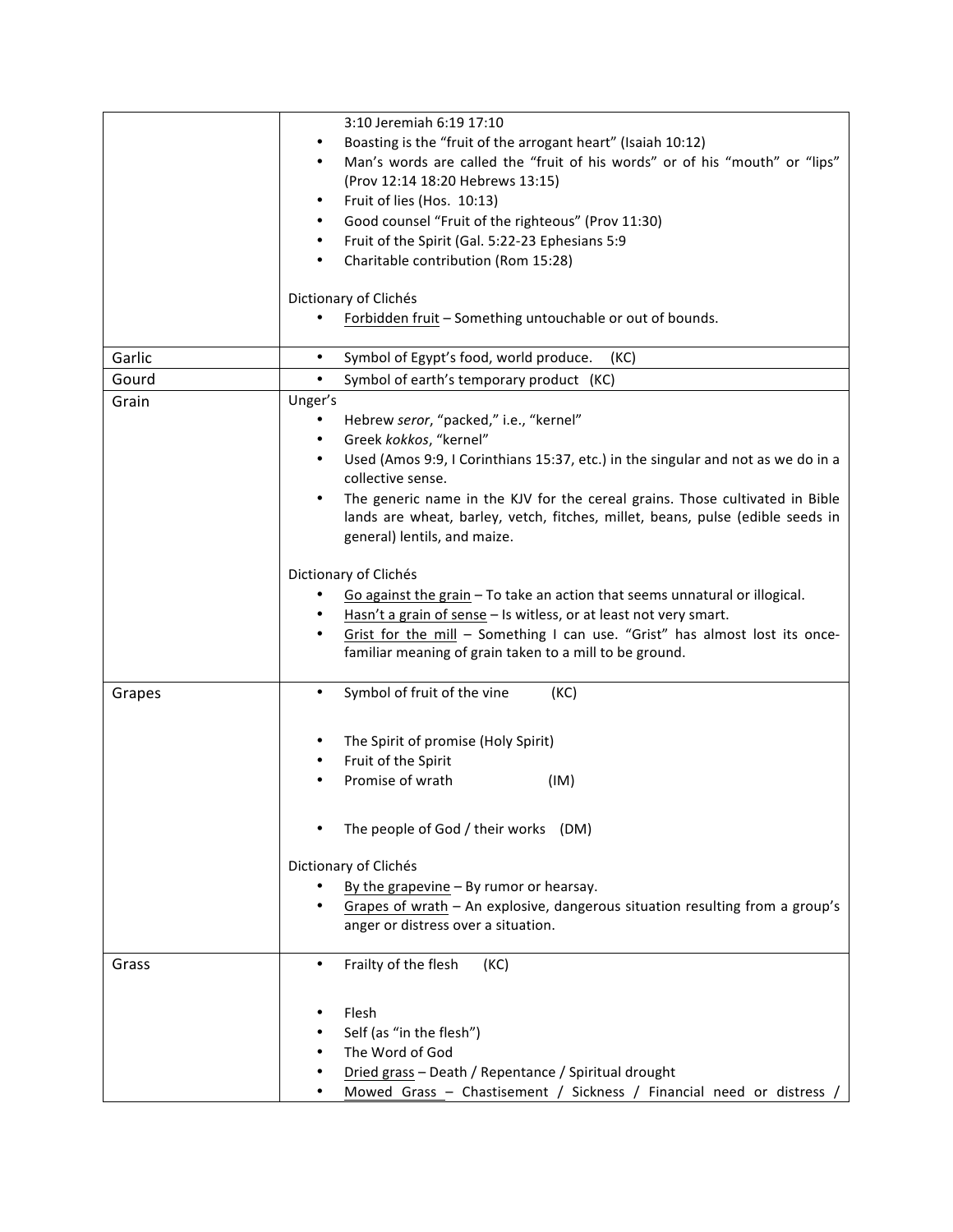|       | Emotional and mental depression or anguish                                                                                                                                 |
|-------|----------------------------------------------------------------------------------------------------------------------------------------------------------------------------|
|       | Mowing grass - Repentance (as in "crucifying the flesh") / Preaching against<br>(IM)<br>sin                                                                                |
|       |                                                                                                                                                                            |
|       | Dictionary of Clichés                                                                                                                                                      |
|       | Lets no grass grow under his feet - Moves briskly; makes the most of the time<br>or opportunity.                                                                           |
| Gravy | Something extra (DM)                                                                                                                                                       |
|       | Dictionary of Clichés                                                                                                                                                      |
|       | Get on the gravy train - To obtain money or services without much effort.                                                                                                  |
| Hay   | Little worth (KC)<br>$\bullet$                                                                                                                                             |
|       | To bundle                                                                                                                                                                  |
|       | Prepare (as in make hay while the sun shines")                                                                                                                             |
|       | Gather people together (as a church) in the name of the Lord, but with wrong                                                                                               |
|       | (selfish) motives                                                                                                                                                          |
|       | Carnality (see Grass)<br>(IM)                                                                                                                                              |
|       | Dictionary of Clichés                                                                                                                                                      |
|       | Grim reaper - Death.                                                                                                                                                       |
|       | Make hay while the sun shines - Act while conditions are favorable.                                                                                                        |
| Hedge | Protection                                                                                                                                                                 |
|       | Restrain                                                                                                                                                                   |
|       | Restriction.                                                                                                                                                               |
|       | A wall<br>(KC)                                                                                                                                                             |
|       | Unger's                                                                                                                                                                    |
|       | Hedges are more commonly used to separate gardens and orchards in the<br>East than are walls. Many thorny plants are set out for this purpose. Also<br>some giant grasses. |
|       | Webster's                                                                                                                                                                  |
|       | Anything serving as a fence or barrier; restriction or defense                                                                                                             |
|       | Low or disreputable; furtive; as, a hedge love affair                                                                                                                      |
|       | To obstruct with or as with a hedge; I will hedge up thy way with thorns.                                                                                                  |
|       | Hosea ii,6                                                                                                                                                                 |
|       | To surround for defense; to fortify; to surround or encompass as with a<br>barrier                                                                                         |
|       | To try to avoid or lessen loss in (a bet, risk, etc.) by making counterbalancing                                                                                           |
|       | bets, investments, etc.                                                                                                                                                    |
|       | To hide or protect oneself, as if behind a hedge<br>To hide behind words; refuse to commit oneself                                                                         |
|       |                                                                                                                                                                            |
| Honey | Natural sweetness                                                                                                                                                          |
|       | Good, but not for God's altar<br>(KC)                                                                                                                                      |
|       | Strength                                                                                                                                                                   |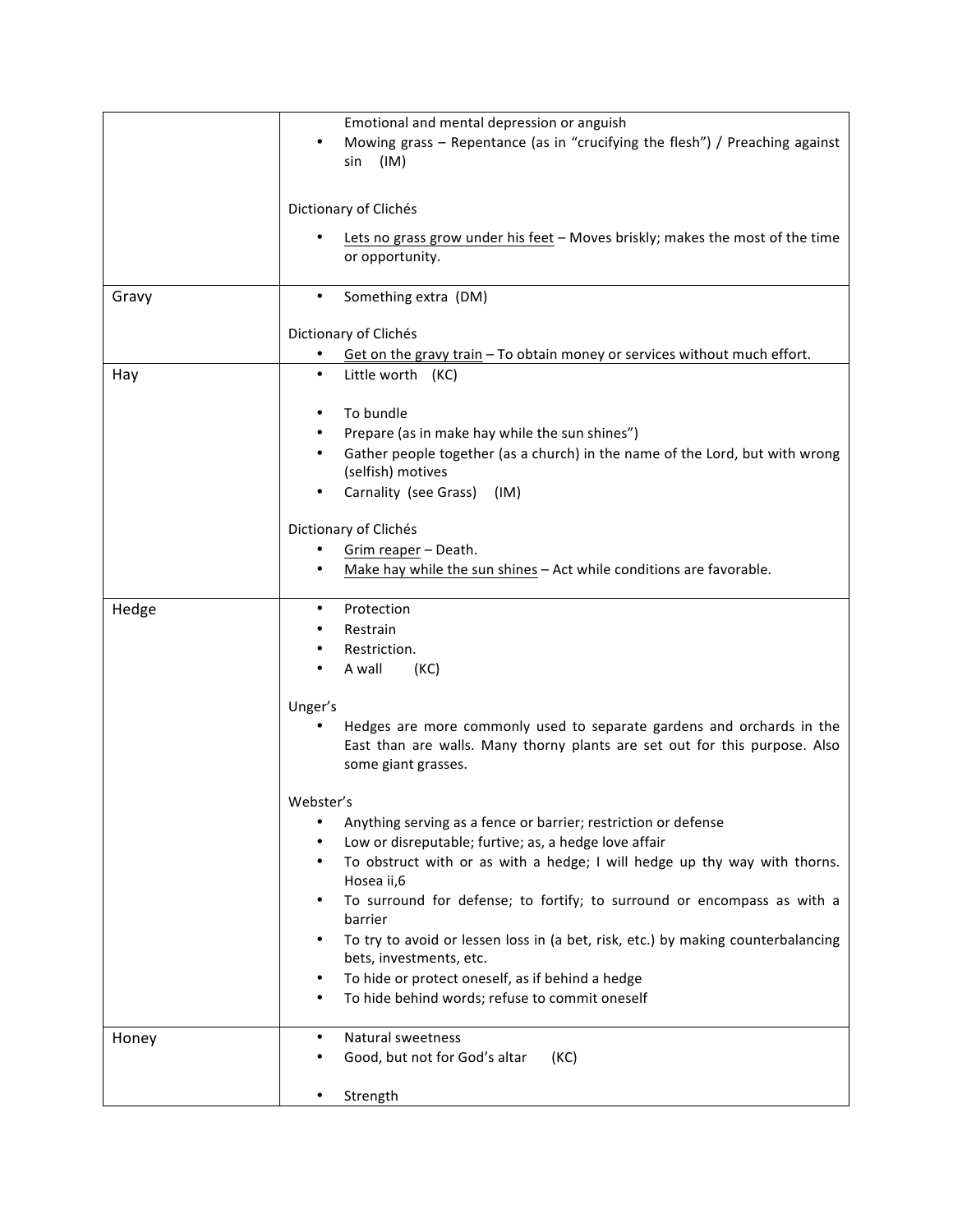|        | $\bullet$<br>Power                                                                    |
|--------|---------------------------------------------------------------------------------------|
|        |                                                                                       |
|        | Holy Spirit anointing and enlightenment                                               |
|        | Wisdom                                                                                |
|        | Knowledge<br>٠                                                                        |
|        | Pleasant experience<br>(IM)                                                           |
|        | Webster's                                                                             |
|        | Anything like honey in quality or nature; sweetness<br>$\bullet$                      |
|        | ٠                                                                                     |
|        | Darling; sweet one; dear; a term of endearment                                        |
|        | To speak sweetly or lovingly; to be very affectionate, attentive, or coaxing<br>٠     |
|        | To flatter<br>$\bullet$                                                               |
|        | Dictionary of Clichés                                                                 |
|        | You can catch more flies with honey than with vinegar - You're more likely to         |
|        | get what you want by being pleasant than by being harsh.                              |
|        | Land of milk and honey $-$ A place or situation full of good things (Exodus 3:8)<br>٠ |
|        |                                                                                       |
| Leaf   | Symbol of life amidst prosperity or adversity<br>(KC)<br>$\bullet$                    |
|        |                                                                                       |
|        | The ability to hear the Word of God (DH)<br>٠                                         |
|        |                                                                                       |
|        | Words of Life<br>٠                                                                    |
|        | Covering                                                                              |
|        | Covenant                                                                              |
|        | Testimony<br>٠                                                                        |
|        | Doctrine<br>٠                                                                         |
|        | Temporary<br>٠                                                                        |
|        | Self-justification<br>(IM)                                                            |
|        |                                                                                       |
|        | Unger's                                                                               |
|        | Bright, fresh-colored leaf - prosperity<br>٠                                          |
|        | Faded leaf -adversity and decay<br>٠                                                  |
|        | Healing of the nations<br>٠                                                           |
|        |                                                                                       |
|        | Dictionary of Clichés                                                                 |
|        | Turn over a new leaf - Take a fresh start; reform one's conduct or attitude.          |
|        | Take a leaf (page) out of your book - Follow your example.                            |
|        |                                                                                       |
| Leaven | Symbol of evil doctrine, practices, life, teaching.<br>$\bullet$                      |
|        | Fermented.                                                                            |
|        | Action arrested by fire.<br>(KC)                                                      |
|        |                                                                                       |
|        | Spirit (good or evil)                                                                 |
|        | Attitude                                                                              |
|        | Sin<br>٠                                                                              |
|        | False doctrine                                                                        |
|        | Hypocrisy                                                                             |
|        | Self-justification / Self-righteousness / Self-importance                             |
|        | Anger                                                                                 |
|        | Pride                                                                                 |
|        |                                                                                       |
|        | (IM)<br>Zeal                                                                          |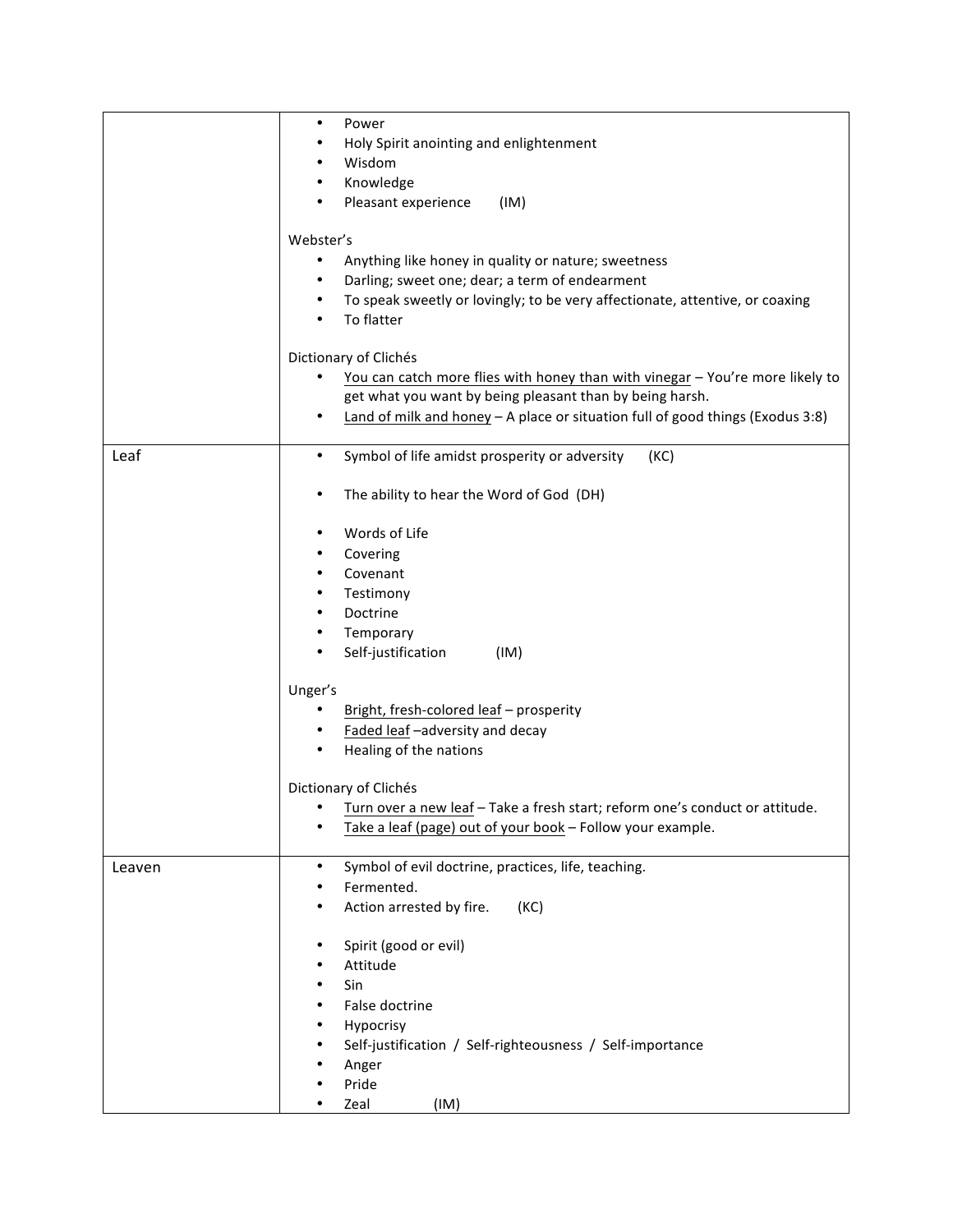| Leeks    | Unger's<br>Malice and wickedness<br>Evil doctrine<br>Religious externalism<br>Skeptical attitude toward the supernatural<br>Worldly compromise<br>Symbol of Egypt's food, world produce.<br>(KC)<br>$\bullet$ |
|----------|---------------------------------------------------------------------------------------------------------------------------------------------------------------------------------------------------------------|
| Lemon    | Sour                                                                                                                                                                                                          |
|          | Bad deal (as in "that car we bought is a lemon")<br>Crabby<br>(IM)                                                                                                                                            |
| Lettuce  | Money (SC)<br>$\bullet$                                                                                                                                                                                       |
| Lily     | Symbol of beauty, splendor (KC)<br>$\bullet$                                                                                                                                                                  |
|          | (Latin) The lily is a symbol of purity                                                                                                                                                                        |
|          | Dictionary of Clichés                                                                                                                                                                                         |
|          | $Gild$ the $Iily$ – To try to improve the appearance of a beautiful object; to make<br>it a superfluous gesture.                                                                                              |
| Loaves   | Symbol of Jews and Gentiles accepted of God in Christ (KC)<br>$\bullet$                                                                                                                                       |
| Marigold | (Hebrew and Saxon) The marigold is symbolic of sympathy.<br>$\bullet$                                                                                                                                         |
| Meat     | Symbol of strong food, good or evil (KC)<br>Jerky - without the spirit<br>Sausage - truth mixed; compromised (DM)                                                                                             |
|          | Dictionary of Clichés<br>Meat and drink to me - Something important or essential, at least in the view<br>of the individual concerned; a source of great pleasure.                                            |
| Milk     | Symbol for foundation food; first principle for the young<br>(KC)                                                                                                                                             |
|          | Word of God / Foundation truth                                                                                                                                                                                |
|          | Teaching / Doctrine<br>(IM)                                                                                                                                                                                   |
|          | Unger's                                                                                                                                                                                                       |
|          | Abundance<br>٠                                                                                                                                                                                                |
|          | The blessings of the gospel                                                                                                                                                                                   |
|          | The first principles of God's Word<br>Edifying discourse                                                                                                                                                      |
|          | The wealth of the Gentiles                                                                                                                                                                                    |
|          | Dictionary of Clichés                                                                                                                                                                                         |
|          | Cry over spilled milk - To lament uselessly or pointlessly.                                                                                                                                                   |
|          | Land of milk and honey $-$ A place or situation full of good things (Exodus 3:8)<br>Milk of human kindness - Compassion; understanding.                                                                       |
| Mint     | Unger's                                                                                                                                                                                                       |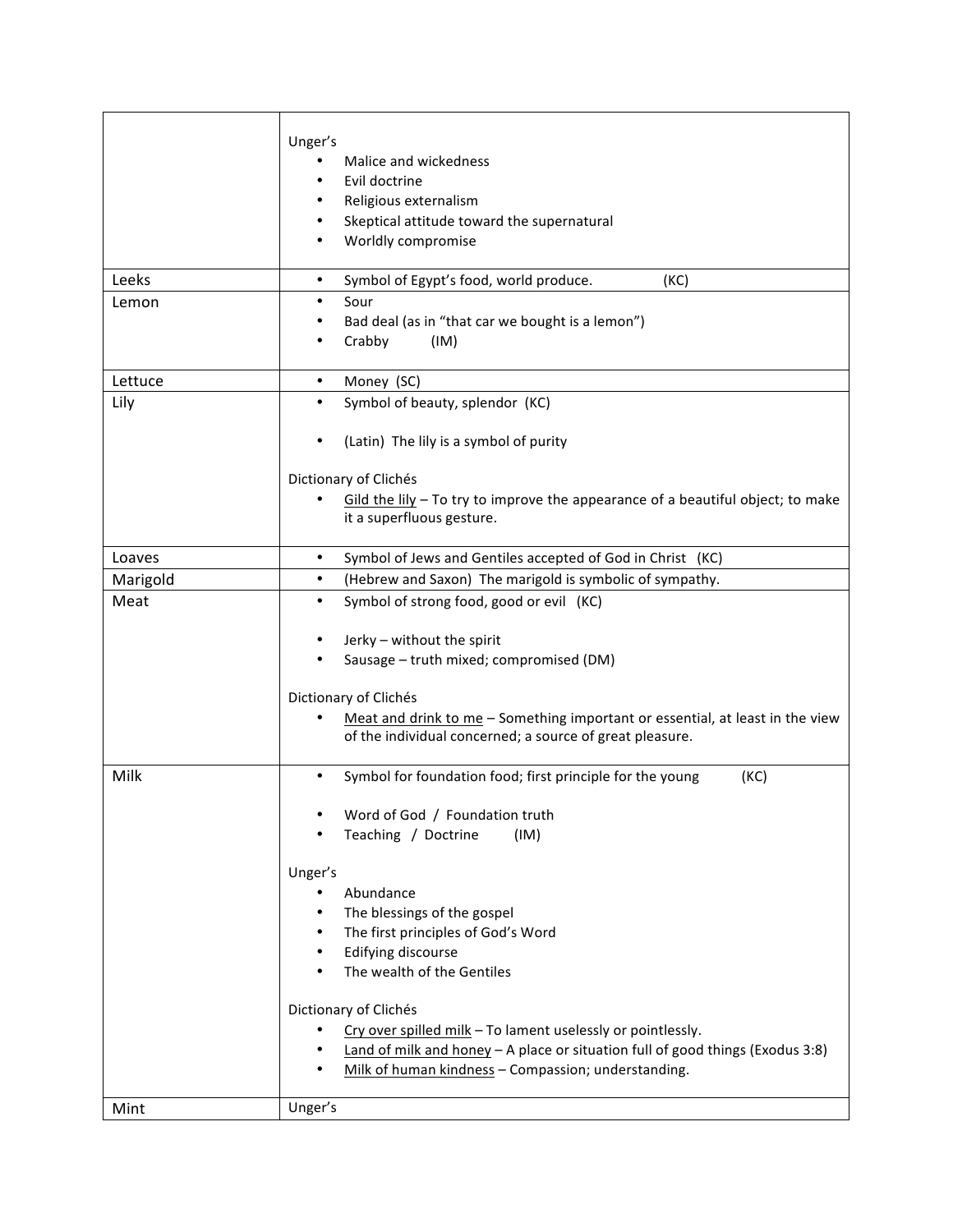|          | A tithable herb. It is commonly cultivated and used as a flavoring in salads and<br>$\bullet$<br>in cooking.                                                                                                                                                                                                                                                                                                                                                                                                                                                         |
|----------|----------------------------------------------------------------------------------------------------------------------------------------------------------------------------------------------------------------------------------------------------------------------------------------------------------------------------------------------------------------------------------------------------------------------------------------------------------------------------------------------------------------------------------------------------------------------|
|          | A great deal of money<br>Place where money is produced (DM)                                                                                                                                                                                                                                                                                                                                                                                                                                                                                                          |
| Molasses | Dictionary of Clichés<br>As slow as molasses in January - Sluggish or virtually immobile.                                                                                                                                                                                                                                                                                                                                                                                                                                                                            |
| Mushroom | Quick<br>$\bullet$<br>Sudden growth<br>Sudden or unexpected appearance<br>Fragile<br>Deadly poison<br>(IM)                                                                                                                                                                                                                                                                                                                                                                                                                                                           |
| Mustard  | Dictionary of Clichés<br>Cut the mustard - Do something well, particularly when it is suspected that<br>one's ability may have declined due to age.                                                                                                                                                                                                                                                                                                                                                                                                                  |
|          | (SEED)<br>Symbol of smallness to unnatural growth<br>(KC)                                                                                                                                                                                                                                                                                                                                                                                                                                                                                                            |
| Myrtle   | Symbol of God's blessings<br>(KC)                                                                                                                                                                                                                                                                                                                                                                                                                                                                                                                                    |
|          | Symbol of Justice and Peace (Blueletter Bible)                                                                                                                                                                                                                                                                                                                                                                                                                                                                                                                       |
| Oak      | Strength<br>(KC)<br>٠                                                                                                                                                                                                                                                                                                                                                                                                                                                                                                                                                |
|          | Unger's<br>The symbol of Israel<br>Strong and powerful men<br>Fading oaks - the wicked under judgment                                                                                                                                                                                                                                                                                                                                                                                                                                                                |
| Olive    | (Latin) Olive tree, emblem of peace<br>$\bullet$                                                                                                                                                                                                                                                                                                                                                                                                                                                                                                                     |
|          | Unger's<br>A tree, with leaves of the characteristic dull green at their upper surface and a<br>silvery sheen at their lower, cultivated in all Bible countries.<br>It is alluded to many times in the Bible, often as an emblem of peace,<br>prosperity and wealth.<br>Much is said of its beauty, fruitfulness, and usefulness to mankind.<br>Its berries and oil are now, as always, leading articles of commerce. Disasters<br>to olive trees are national afflictions, and the failure of the crop is a cause of<br>ruin and considered a sign of divine wrath. |
|          | Olive plants - children (Psalm 128) (DM)                                                                                                                                                                                                                                                                                                                                                                                                                                                                                                                             |
| Palm     | Symbol of victory.<br>(KC)<br>٠                                                                                                                                                                                                                                                                                                                                                                                                                                                                                                                                      |
|          | Unger's                                                                                                                                                                                                                                                                                                                                                                                                                                                                                                                                                              |
|          | Hebrew tamar<br>Greek phoinix                                                                                                                                                                                                                                                                                                                                                                                                                                                                                                                                        |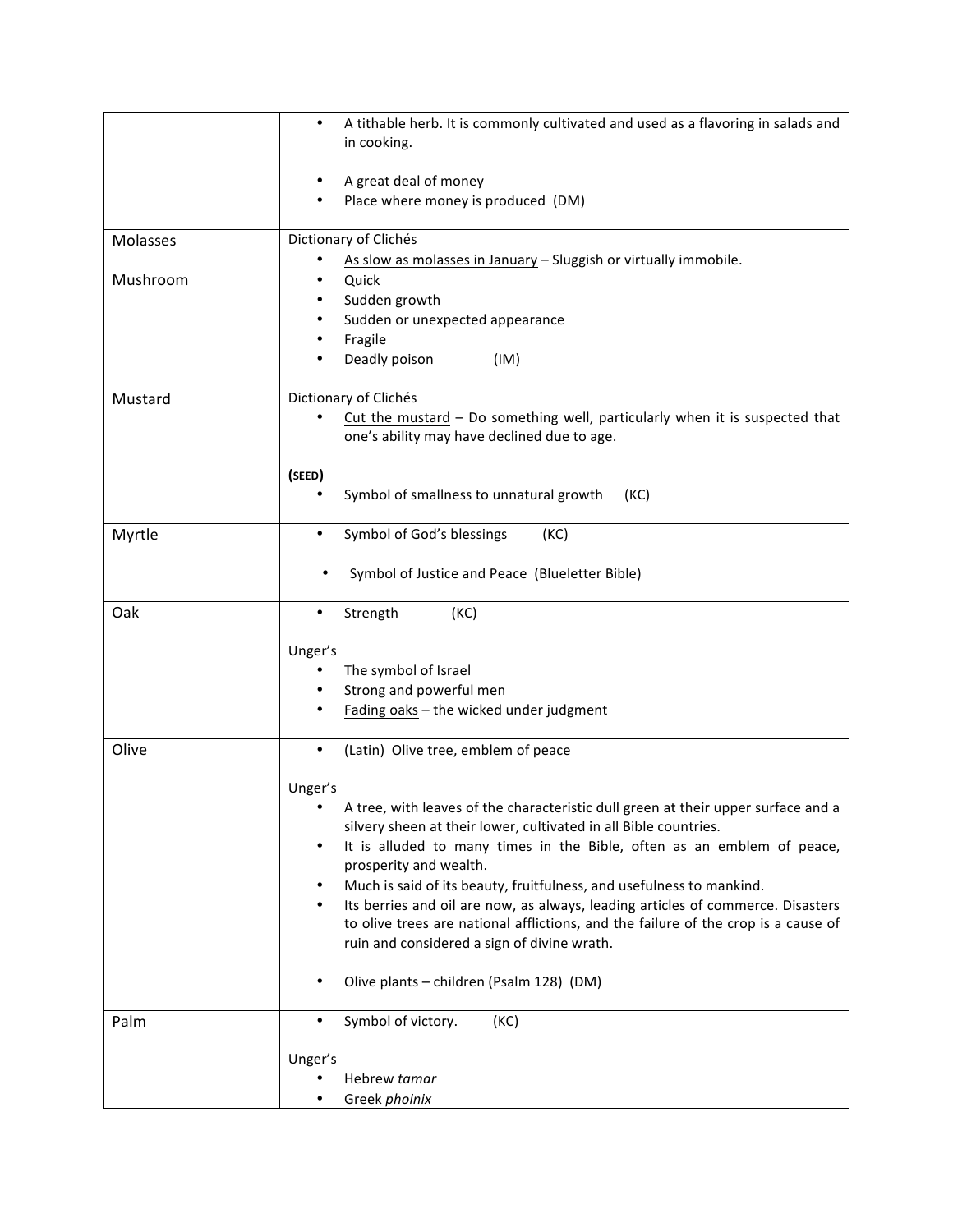|             | The palm tree in Scripture commonly designates the date palm. Israel<br>encountered seventy palm trees at Elim (Ex. 15:27; Num. 33:9), and the palm<br>was a welcome sight to weary travelers, for it signified rest, shade, and<br>refreshment.<br>In the Bible the palms were characterized as "beautiful trees" and were used<br>$\bullet$<br>to celebrate the feast of Booths, or Tabernacles (Lev. 23:40)<br>The beauty and utility of the palm furnished a lovely figure for the psalmist of<br>$\bullet$<br>the prosperity of the godly (Ps. 92:12)<br>By Christian times the palm came to denote victory (Revelation 7:9).<br>The palm tree has a long tap root that goes down to sources of water. The<br>fact that it grows in perennial freshness in almost desert-like conditions<br>makes it a fitting symbol of constancy, patience, uprightness, and prosperity. |
|-------------|---------------------------------------------------------------------------------------------------------------------------------------------------------------------------------------------------------------------------------------------------------------------------------------------------------------------------------------------------------------------------------------------------------------------------------------------------------------------------------------------------------------------------------------------------------------------------------------------------------------------------------------------------------------------------------------------------------------------------------------------------------------------------------------------------------------------------------------------------------------------------------|
|             | Unger's<br>The straightness and beauty of the palm would naturally suggest giving its<br>name to woman; and we have the comparison "Your stature is like a palm<br>tree." (SS 7:7)<br>The righteous enjoying their deserved prosperity<br>Palm branches - victory<br>Triumph of the Christian over death through the resurrection<br>Martyrdom                                                                                                                                                                                                                                                                                                                                                                                                                                                                                                                                  |
| Pancake     | Dictionary of Clichés<br>Flat as a pancake - Singularly flat.<br>Sell like hotcakes - Go over big.                                                                                                                                                                                                                                                                                                                                                                                                                                                                                                                                                                                                                                                                                                                                                                              |
| Pansy       | Weakling / wimp / effeminate man (DM)<br>(French) Pensive flower                                                                                                                                                                                                                                                                                                                                                                                                                                                                                                                                                                                                                                                                                                                                                                                                                |
| Pickle      | Dictionary of Clichés<br>In a pickle - In trouble; in a difficult situation.                                                                                                                                                                                                                                                                                                                                                                                                                                                                                                                                                                                                                                                                                                                                                                                                    |
| Pie         | Whole<br>Business endeavors (as in "having a finger in a lot of pies")<br>Part of the action (as in "I'd like a piece of that pie myself")<br>(IM)<br>Apple pie - All-American / Wholesome (DM)                                                                                                                                                                                                                                                                                                                                                                                                                                                                                                                                                                                                                                                                                 |
|             | Dictionary of Clichés<br>Easy as pie - A pleasantly uncomplicated task.<br>Eat humble pie - Acknowledge an error; be apologetic; submit to humiliation.<br>A finger in every pie $-$ To be active in many things (sometimes said<br>sarcastically of someone who is overactive, a busybody).<br>Pie in the sky $-$ Something unrealistic or unattainable; promised pleasures<br>that will never come.<br>Upper crust - The aristocracy; the elite.                                                                                                                                                                                                                                                                                                                                                                                                                              |
| Pine        | Symbol of fragrance, beauty<br>(KC)<br>$\bullet$                                                                                                                                                                                                                                                                                                                                                                                                                                                                                                                                                                                                                                                                                                                                                                                                                                |
| Pomegranate | Fruitfulness<br>Joyfulness<br>(KC)                                                                                                                                                                                                                                                                                                                                                                                                                                                                                                                                                                                                                                                                                                                                                                                                                                              |
| Pudding     | Dictionary of Clichés                                                                                                                                                                                                                                                                                                                                                                                                                                                                                                                                                                                                                                                                                                                                                                                                                                                           |
|             | Proof of the pudding is in the eating $-$ The way to test whether something                                                                                                                                                                                                                                                                                                                                                                                                                                                                                                                                                                                                                                                                                                                                                                                                     |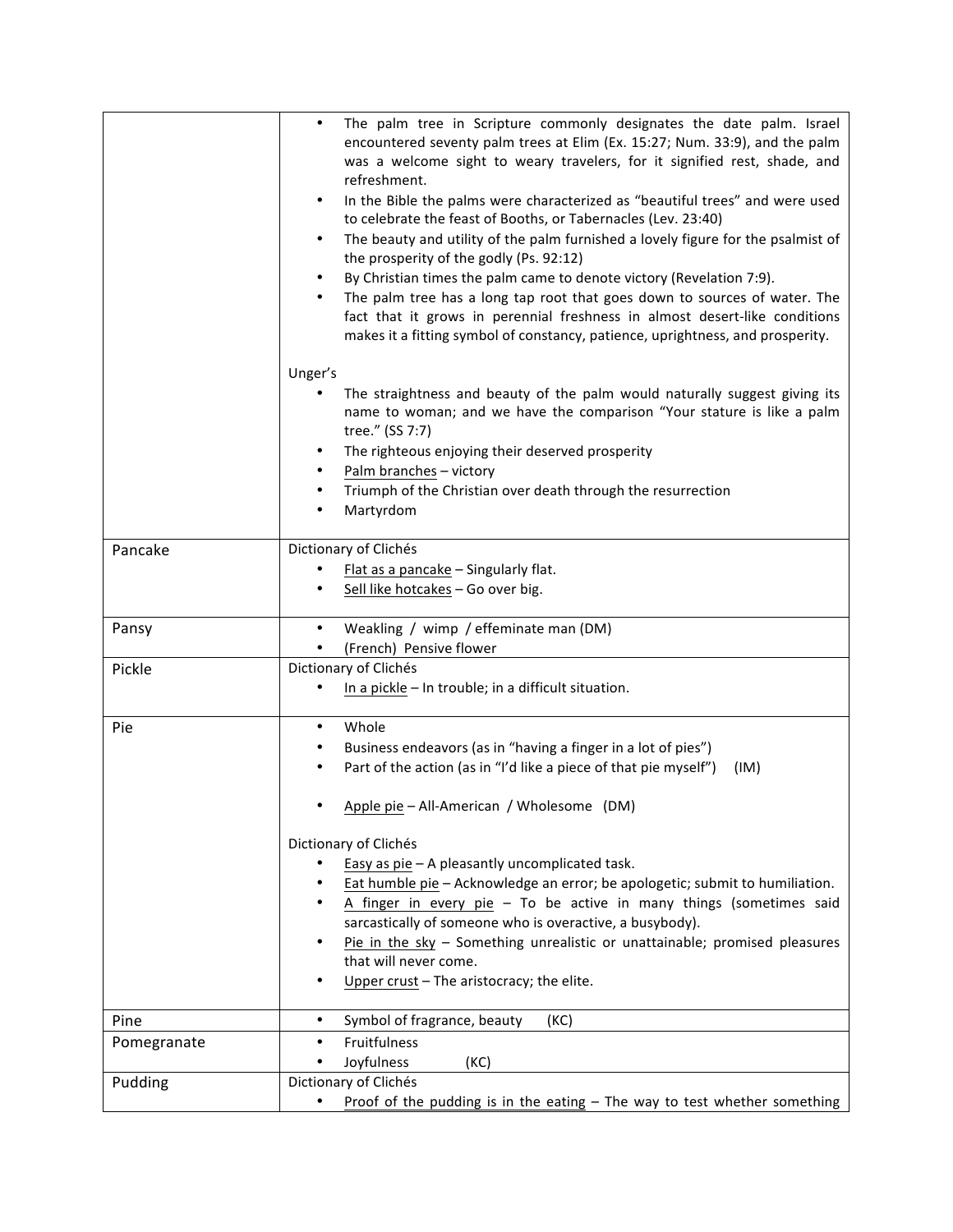|         | came out as it was intended is to try it.                                                                                                                                                                                                                                                                                                                                                                                |
|---------|--------------------------------------------------------------------------------------------------------------------------------------------------------------------------------------------------------------------------------------------------------------------------------------------------------------------------------------------------------------------------------------------------------------------------|
| Pumpkin | Witchcraft<br>$\bullet$<br>Deception<br>Snare<br>Witch<br>Trick (as in Halloween trick-or-treat") (IM)                                                                                                                                                                                                                                                                                                                   |
| Reed    | Frailty<br>$\bullet$<br>Instability<br>A stalk or stem.<br>Measuring or judging<br>(KC)<br>Weak<br>A spiritually weak person<br>Opposition that comes through the weakness of the flesh<br>Affliction (when used as a whip)<br>(IM)<br>Unger's                                                                                                                                                                           |
|         | A reed shaken by the wind $-$ a fickle person<br>A bruised reed - those who are spiritually miserable and helpless<br>A crushed reed or a staff made of reed - uncertain support, since it is liable to<br>break when one leans on it and its jagged edges pierce the shoulder of the<br>man who grasps it.<br>Measuring rod                                                                                             |
| Root    | Offspring source<br>Progeny<br>Root of David<br>(KC)<br>Attitude<br>$\bullet$<br>Hidden sin (Some common roots [wrong attitudes or values] include the<br>following: love of money, bitterness [desire for revenge], low self-esteem,<br>fearfulness, selfishness, an independent spirit [rebelliousness], etc.)<br>Conviction<br>Steadfastness<br>Pure motive<br>Cause / Reason<br>Source<br>Stable / Unmovable<br>(IM) |
|         | Unger's<br>Progenitor<br>The essential cause of anything<br>Firmly established<br>Uproot - to destroy, remove<br>Roots near water - prosperity<br>Root dried up - lack<br>Roots grown old - lack of vitality<br>Rotten roots - sin; sinners                                                                                                                                                                              |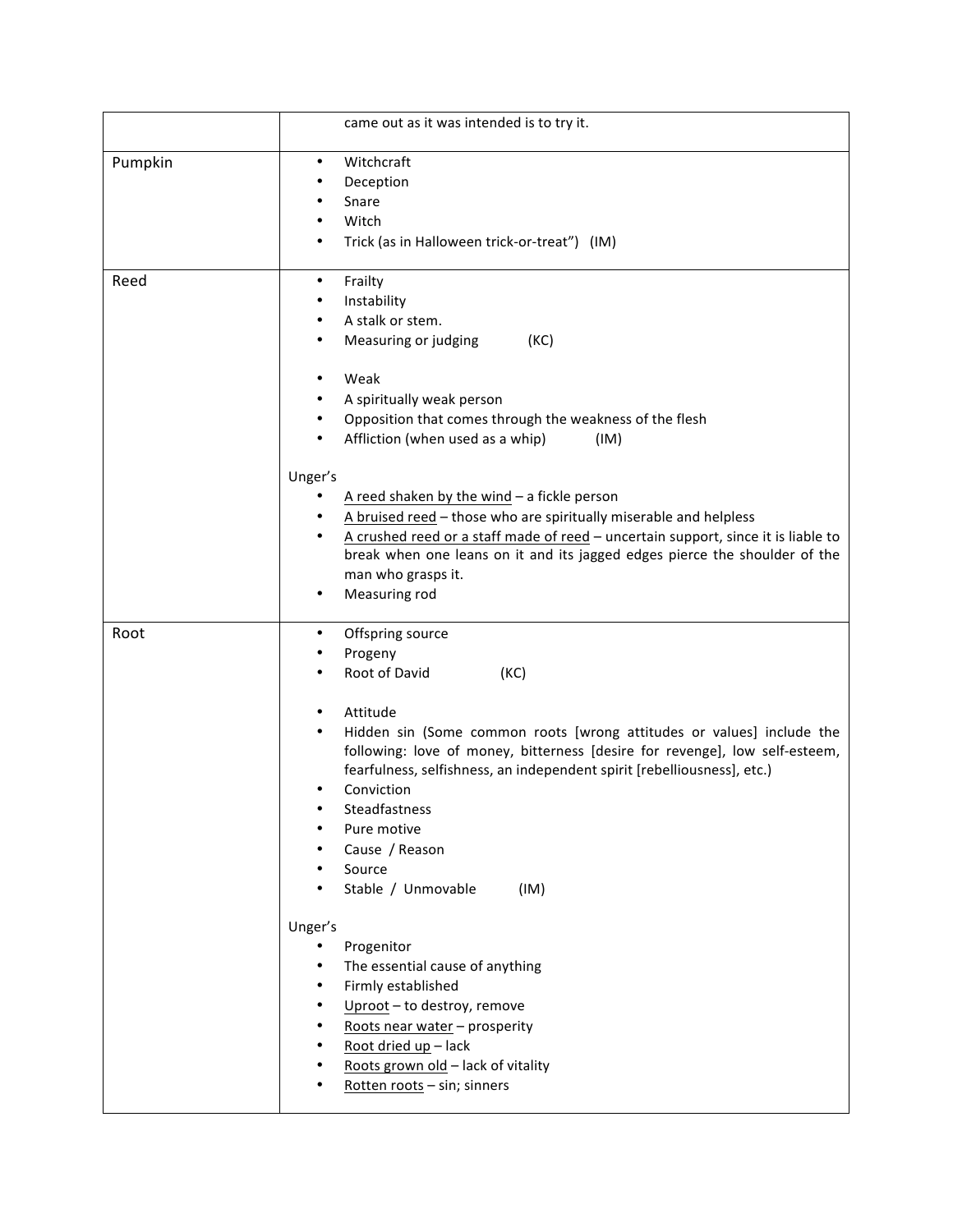| Rose     | Romance<br>٠<br>Love<br>Courtship<br>Red Rose - passion<br>Yellow Rose Garden - marriage counseling (IM)<br>٠<br>Field of roses - Dutch = Roosevelt                                                                                                                                                                                 |
|----------|-------------------------------------------------------------------------------------------------------------------------------------------------------------------------------------------------------------------------------------------------------------------------------------------------------------------------------------|
|          | 3 roses - Roosevelt family crest                                                                                                                                                                                                                                                                                                    |
|          | (Latin) The rose is a symbol of love                                                                                                                                                                                                                                                                                                |
|          | Dictionary of Clichés<br>Bed of roses - A soft or enviable position.<br>Came up (smelling like) roses - Turned out well (usually the suggestion being<br>that whatever it was turned out better than could have been expected).<br>Gather ye rosebuds while ye may - Take advantage of your opportunities; live<br>for the present. |
|          | <b>ROSE OF SHARON</b>                                                                                                                                                                                                                                                                                                               |
|          | Symbol of Christ and His church (KC)                                                                                                                                                                                                                                                                                                |
| Rosemary | Latin) Rose of the sea<br>٠<br>The rosemary is a token of remembrance                                                                                                                                                                                                                                                               |
| Rum      | The drink of pirates<br>Part of the "triangle trade" encouraging slave trade in the Americas (DM)<br>Dictionary of Clichés<br>Demon rum - Hard liquor and its unfortunate consequences.                                                                                                                                             |
| Salad    | Dictionary of Clichés<br>Salad days - One's youth; the time when one was at the peak of vigor or most<br>exuberant; also the time when one was inexperienced and green.<br>Lettuce - money                                                                                                                                          |
| Salt     | Incorruptibility, preserve from corruption<br>$\bullet$<br>Covenant, that which endures<br>Used also in judgment on people and land.<br>(KC)                                                                                                                                                                                        |
|          | Seasoning or preservative<br>Covenant<br>Acceptable<br>Memorial<br>Rejected<br>(IM)                                                                                                                                                                                                                                                 |
|          | Unger's<br>Covenant<br>Preservation<br>Sowing the foundations of a destroyed city with salt $-$ irretrievable ruin;<br>destruction                                                                                                                                                                                                  |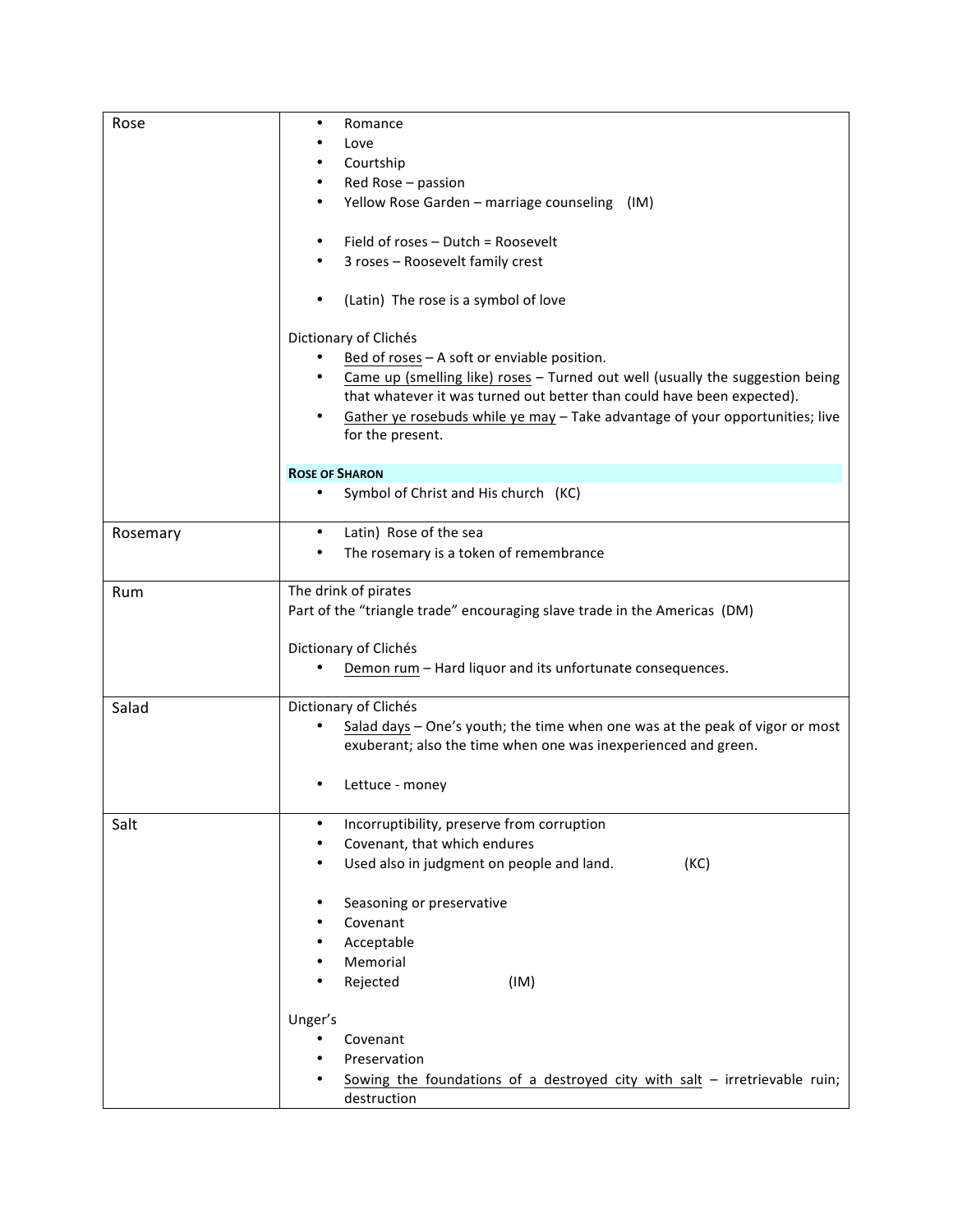|       | Webster's<br>That which purifies, preserves or corrects<br>That which gives a tang or piquancy to anything<br>٠<br>Sharp, pungent humor or wit<br>$\bullet$<br>A veteran sailor; as, an old salt<br>$\bullet$<br>To give artificial value to: specifically to alter books in order to give false<br>$\bullet$<br>value; to scatter minerals or ores in a min, put oil in a well, etc. in order to<br>deceive prospective buyers<br>Not worth one's salt: not worth one's wages, sustenance, etc.<br>Salt of the earth: any person or persons regarded as the finest, noblest, etc.<br>$\bullet$<br>With a grain of salt: with allowance or reserve; skeptically |
|-------|-----------------------------------------------------------------------------------------------------------------------------------------------------------------------------------------------------------------------------------------------------------------------------------------------------------------------------------------------------------------------------------------------------------------------------------------------------------------------------------------------------------------------------------------------------------------------------------------------------------------------------------------------------------------|
|       | Dictionary of Clichés<br>Back to the salt mine $-$ A return to hard or tedious work, or just one's job<br>after one has had a relaxing interval away from it.<br>Rub salt in the wound - Exacerbate an affront or a defeat; add insult to injury.<br>٠<br>Salt of the earth - A valuable person or group of people; people on whom one<br>$\bullet$<br>can rely.<br>Take it with a grain of salt - Be skeptical; examine it (a statement or an idea)<br>$\bullet$<br>carefully before you accept it.<br>Worth his salt - He's proved himself; he is a good worker.<br>٠                                                                                         |
| Seed  | Fruit<br>$\bullet$<br>Posterity<br>٠<br>Righteous or wicked offspring (KC)<br>Word<br>٠<br>Word of God<br>Saints<br>$\bullet$<br>Faith                                                                                                                                                                                                                                                                                                                                                                                                                                                                                                                          |
|       | Word of man (revealing the heart)<br>$\bullet$<br>Christ<br>$\bullet$<br>Fullness of iniquity (as in "weeds gone to seed") (IM)<br>$\bullet$<br>Dictionary of Clichés<br>Run to seed - Become a little too old or decayed.                                                                                                                                                                                                                                                                                                                                                                                                                                      |
| Stew  | Dictionary of Clichés<br>Stew in his own juice - Be in a difficulty of one's own making.<br>Stewed to the gills - Very drunk.                                                                                                                                                                                                                                                                                                                                                                                                                                                                                                                                   |
| Straw | Unger's<br>During the process of oriental threshing, the straw is cut into bits half an inch<br>or two inches in length, and more or less crushed, shredded, pulverized, and<br>mixed with the chaff. This product is known in Arabic as tibn, the cognate of<br>the Hebrew teben, which is usually translated "straw," sometimes incorrectly<br>"chaff" and "stubble." As hay is unknown, this cut straw is its substitute.<br>Webster's<br>hollow stalks or stems of grain after threshing; used for fodder, as a stuffing<br>٠                                                                                                                               |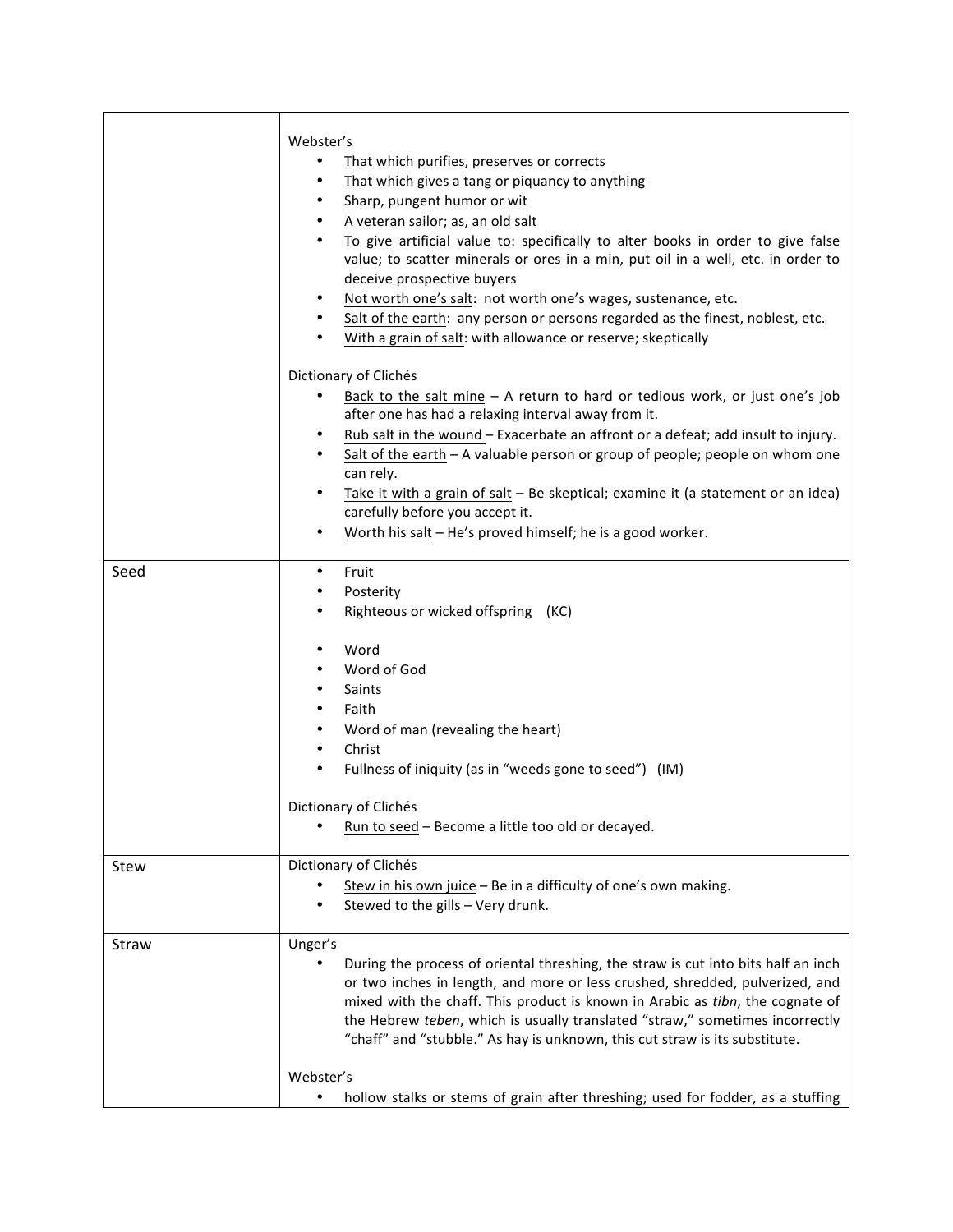|               | for mattresses, etc<br>a single one of such stalks<br>such a stalk, or now especially, a tube of waxed paper, glass, etc. used for<br>sucking beverages<br>something of little or no value; worthless trifle<br>a straw in the wind: an indication of what may happen<br>straw boss: a person having subordinate authority, as a foreman's assistant<br>to catch (or clutch, grasp) at a straw: to try anything that offers even the least<br>hope |
|---------------|----------------------------------------------------------------------------------------------------------------------------------------------------------------------------------------------------------------------------------------------------------------------------------------------------------------------------------------------------------------------------------------------------------------------------------------------------|
|               | Dictionary of Clichés                                                                                                                                                                                                                                                                                                                                                                                                                              |
|               | Grasping at straws - Acting desperation (probably from the image of a<br>drowning person clutching at anything that floats; even something so<br>insubstantial as straw).<br>Last straw - One thing too much.                                                                                                                                                                                                                                      |
| Stubble       | Symbol of that which is useless, worthless, fire-bound<br>$\bullet$<br>(KC)                                                                                                                                                                                                                                                                                                                                                                        |
| Sugar         | Webster's                                                                                                                                                                                                                                                                                                                                                                                                                                          |
| (refer honey) | Sugar coat: to make seem more pleasant or attractive, as with flattery,<br>euphemism, etc.                                                                                                                                                                                                                                                                                                                                                         |
|               | Sugar daddy: a wealthy, especially older, man who lavishes gifts on young<br>٠<br>women in return for their attentions                                                                                                                                                                                                                                                                                                                             |
| <b>Tares</b>  | False teaching<br>٠                                                                                                                                                                                                                                                                                                                                                                                                                                |
|               | Children of Satan                                                                                                                                                                                                                                                                                                                                                                                                                                  |
|               | Apostates from the faith.<br>(KC)                                                                                                                                                                                                                                                                                                                                                                                                                  |
|               | Degenerates                                                                                                                                                                                                                                                                                                                                                                                                                                        |
|               | False grain                                                                                                                                                                                                                                                                                                                                                                                                                                        |
| Tea           | Seething (JPJ)<br>٠                                                                                                                                                                                                                                                                                                                                                                                                                                |
|               | Refreshing                                                                                                                                                                                                                                                                                                                                                                                                                                         |
|               | Grace                                                                                                                                                                                                                                                                                                                                                                                                                                              |
|               | Good news                                                                                                                                                                                                                                                                                                                                                                                                                                          |
|               | Salvation                                                                                                                                                                                                                                                                                                                                                                                                                                          |
|               | Time of refreshing (as in "tea time")                                                                                                                                                                                                                                                                                                                                                                                                              |
|               | (IM)<br>Revival                                                                                                                                                                                                                                                                                                                                                                                                                                    |
|               | Dictionary of Clichés                                                                                                                                                                                                                                                                                                                                                                                                                              |
|               | Not my cup of tea - A person, activity or proposal that doesn't appeal to you                                                                                                                                                                                                                                                                                                                                                                      |
|               | or that you downright dislike.                                                                                                                                                                                                                                                                                                                                                                                                                     |
|               | Read the tea leaves - Claim to foretell the future or ascertain the auguries.                                                                                                                                                                                                                                                                                                                                                                      |
|               | Tempest in a teapot - A squabble or an outburst over a trifle.                                                                                                                                                                                                                                                                                                                                                                                     |
| Thistle       | Symbol of the curse, uselessness<br>(KC)<br>$\bullet$                                                                                                                                                                                                                                                                                                                                                                                              |
| Thorn         | Symbol of the curse. Thistle or brier.<br>$\bullet$<br>(KC)                                                                                                                                                                                                                                                                                                                                                                                        |
|               | Hindrance                                                                                                                                                                                                                                                                                                                                                                                                                                          |
|               | Gossip                                                                                                                                                                                                                                                                                                                                                                                                                                             |
|               | Evil circumstance                                                                                                                                                                                                                                                                                                                                                                                                                                  |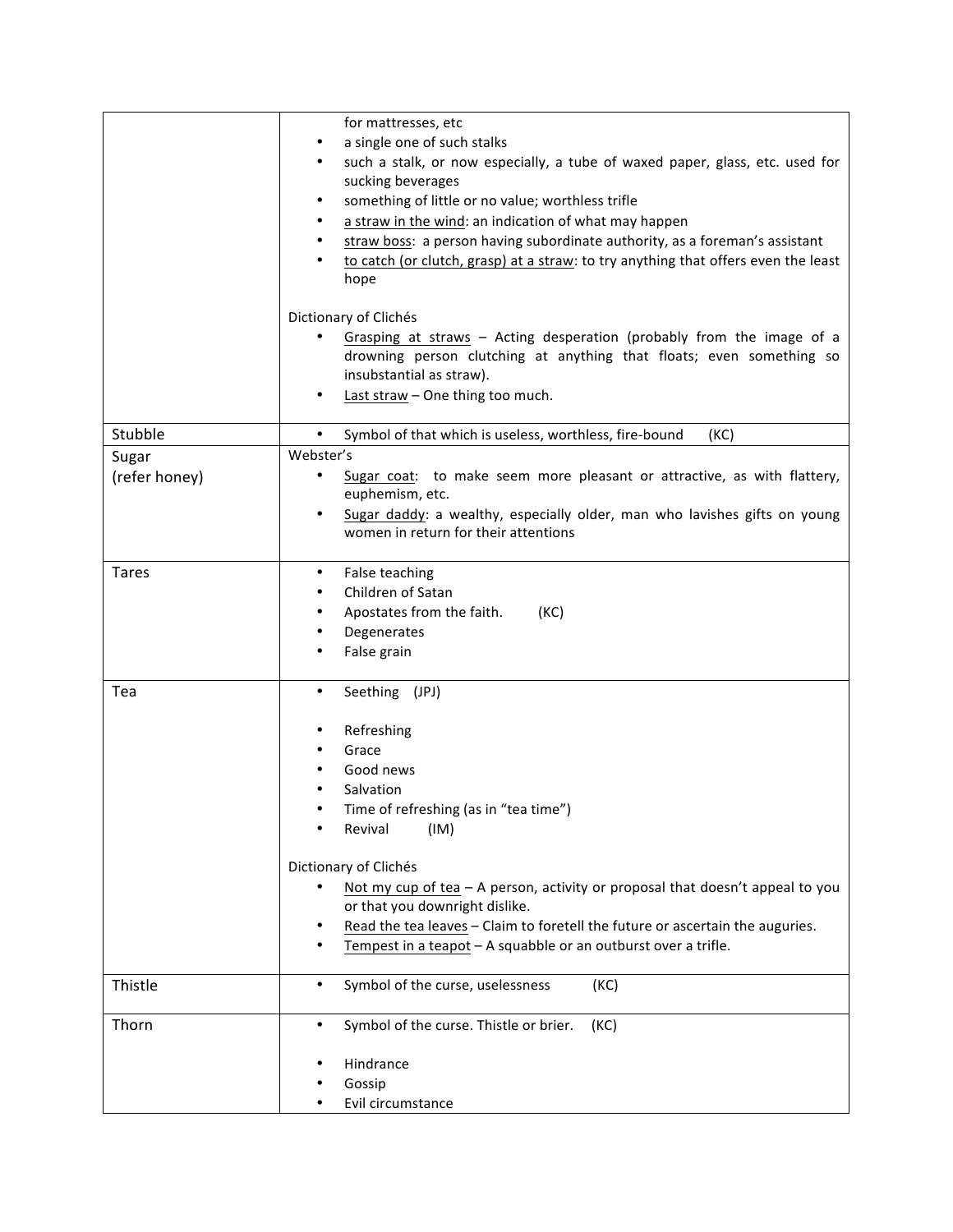|         | $\bullet$                                                                                      |
|---------|------------------------------------------------------------------------------------------------|
|         | Persecution                                                                                    |
|         | Cares of this life<br>٠                                                                        |
|         | Curse<br>٠                                                                                     |
|         | Defense (as in a hedge of thorns")<br>$\bullet$                                                |
|         | Stickers or cockleburs - Irritant / Irritated (as in "a burr under his saddle") /<br>$\bullet$ |
|         | Minor afflictions (IM)                                                                         |
|         |                                                                                                |
|         | Unger's                                                                                        |
|         | The hurts of paganism<br>٠                                                                     |
|         | The corruption of the nation<br>$\bullet$                                                      |
|         | Almost insurmountable obstacles<br>$\bullet$                                                   |
|         | The wicked<br>$\bullet$                                                                        |
|         | False prophets<br>$\bullet$                                                                    |
|         | Fire of thorns - the sudden end of fools<br>٠                                                  |
|         | Overgrown with thorns - desolation<br>٠                                                        |
|         |                                                                                                |
|         | Dictionary of Clichés                                                                          |
|         | Thorn in the side $-$ An annoyance; a bothersome person or problem (II                         |
|         | Corinthians 12:7)                                                                              |
|         |                                                                                                |
| Tree(s) | <b>Nations</b><br>$\bullet$                                                                    |
|         | Individuals<br>٠                                                                               |
|         | The church<br>$\bullet$                                                                        |
|         | Christ Jesus<br>(KC)<br>٠                                                                      |
|         |                                                                                                |
|         | Leadership<br>(JPI)<br>٠                                                                       |
|         | Person or covering<br>$\bullet$                                                                |
|         | Leader<br>$\bullet$                                                                            |
|         | Shelter<br>$\bullet$                                                                           |
|         | False worship<br>$\bullet$                                                                     |
|         | Evil influence<br>$\bullet$                                                                    |
|         | Oak tree - strong shelter<br>٠                                                                 |
|         | Willow tree - sorrow<br>٠                                                                      |
|         | Evergreen tree - eternal life<br>٠                                                             |
|         | Cedar tree - everlasting                                                                       |
|         | Broken tree - Jesus                                                                            |
|         | <b>Tree stump</b>                                                                              |
|         | Stubborn<br>٠                                                                                  |
|         | Unbelief<br>٠                                                                                  |
|         | ٠                                                                                              |
|         | Roots                                                                                          |
|         | Tenacious                                                                                      |
|         | Obstacle<br>٠                                                                                  |
|         | Unmovable<br>٠                                                                                 |
|         | Hope or promise or restoration                                                                 |
|         | Regeneration<br>(IM)                                                                           |
|         | Dictionary of Clichés                                                                          |
|         | Can't see the forest for the trees - Unable to grasp the broad meaning of a<br>٠               |
|         | situation or the point of an argument because of an excessive attention to                     |
|         | details.                                                                                       |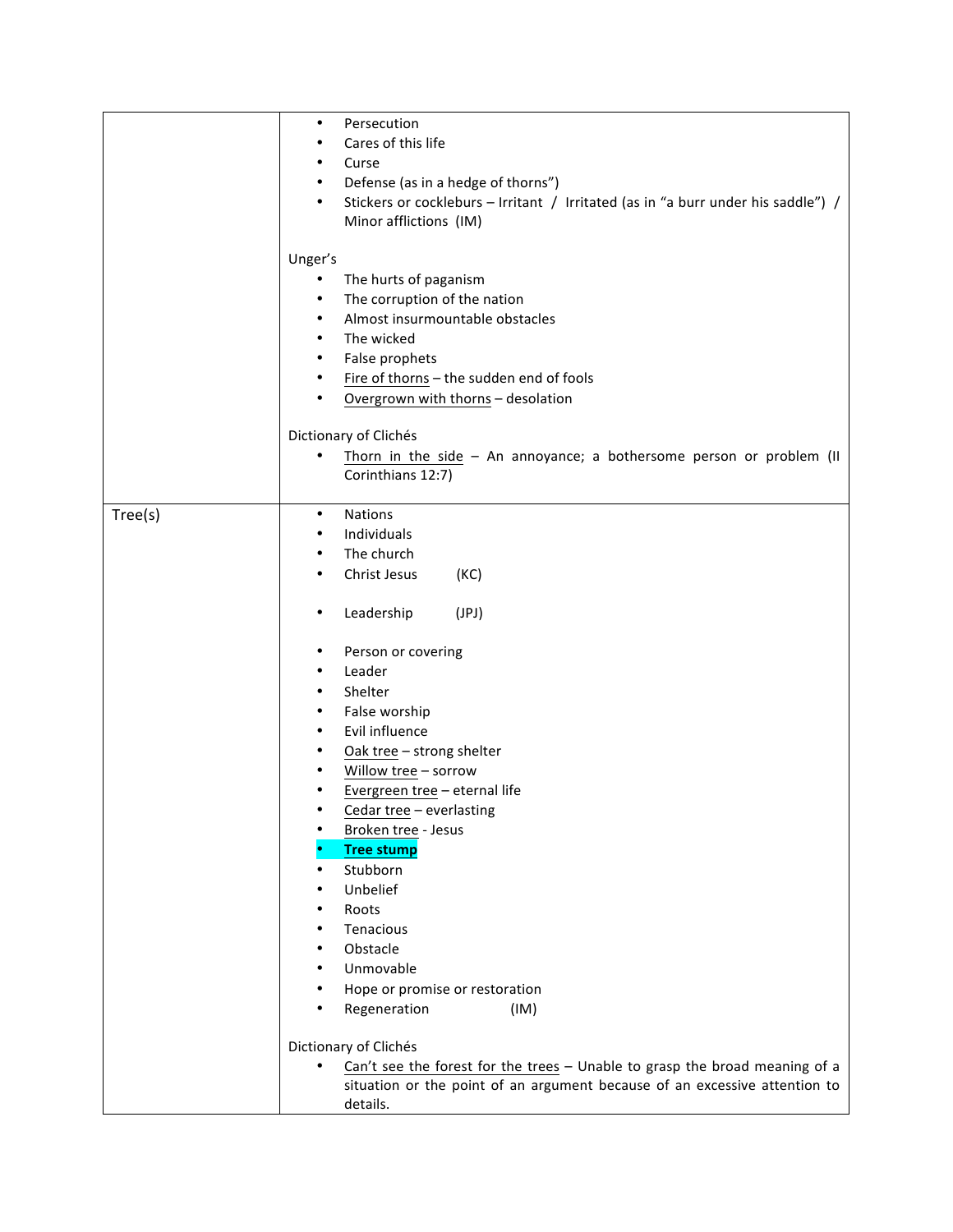|               | Go climb a tree - Stop bothering me; your idea (or proposal) is worthless.<br>٠<br>In the groves of academe - Associated with a university or a scholarly group.<br>Had me stumped - I was unable (at least temporarily) to deal with a problem<br>This neck of the woods - Here; this region.<br>Out of the woods - Clear of danger of difficulty.<br>Out on a limb - In an exposed or dangerous position.<br>Sleep like a log - Sleep soundly.<br>Turn over a new leaf - Take a fresh start; reform one's conduct or attitude.<br>Up a tree $-$ In a quandary or a difficulty. |
|---------------|----------------------------------------------------------------------------------------------------------------------------------------------------------------------------------------------------------------------------------------------------------------------------------------------------------------------------------------------------------------------------------------------------------------------------------------------------------------------------------------------------------------------------------------------------------------------------------|
| <b>Tulips</b> | Variegated tulip - beautiful eyes (KG)<br>$\bullet$<br>Two lips (DM)                                                                                                                                                                                                                                                                                                                                                                                                                                                                                                             |
| Vine          | National Israel<br>Christ and His church.<br>The Father is the Husbandman<br>Christ is the True Vine<br>The Church and believers are the Branches. (KC)<br>Source or people<br>٠<br>Christ<br>Person<br>Family<br>City<br>Nation<br>Flesh<br>Entanglement<br>Snare<br>(IM)<br>Dictionary of Clichés<br>By the grapevine $-$ By rumor or hearsay.<br>٠                                                                                                                                                                                                                            |
| Vinegar       | sourness or peevishness of temper, countenance, speech, etc: a note of<br>$\bullet$<br>vinegar in his voice.<br>vigor; high spirits; vim. (dictionary.com)<br>Dictionary of Clichés<br>You can catch more flies with honey than with vinegar - You're more likely to<br>get what you want by being pleasant than by being harsh.                                                                                                                                                                                                                                                 |
| Violet        | Pretty and modest<br>٠<br>Shrinking violet - a shy person                                                                                                                                                                                                                                                                                                                                                                                                                                                                                                                        |
| Watermelon    | Fruit<br>٠<br>Refreshing<br>Picnic<br>Seeds - Words<br>Water - Spirit<br>Sweet - strength                                                                                                                                                                                                                                                                                                                                                                                                                                                                                        |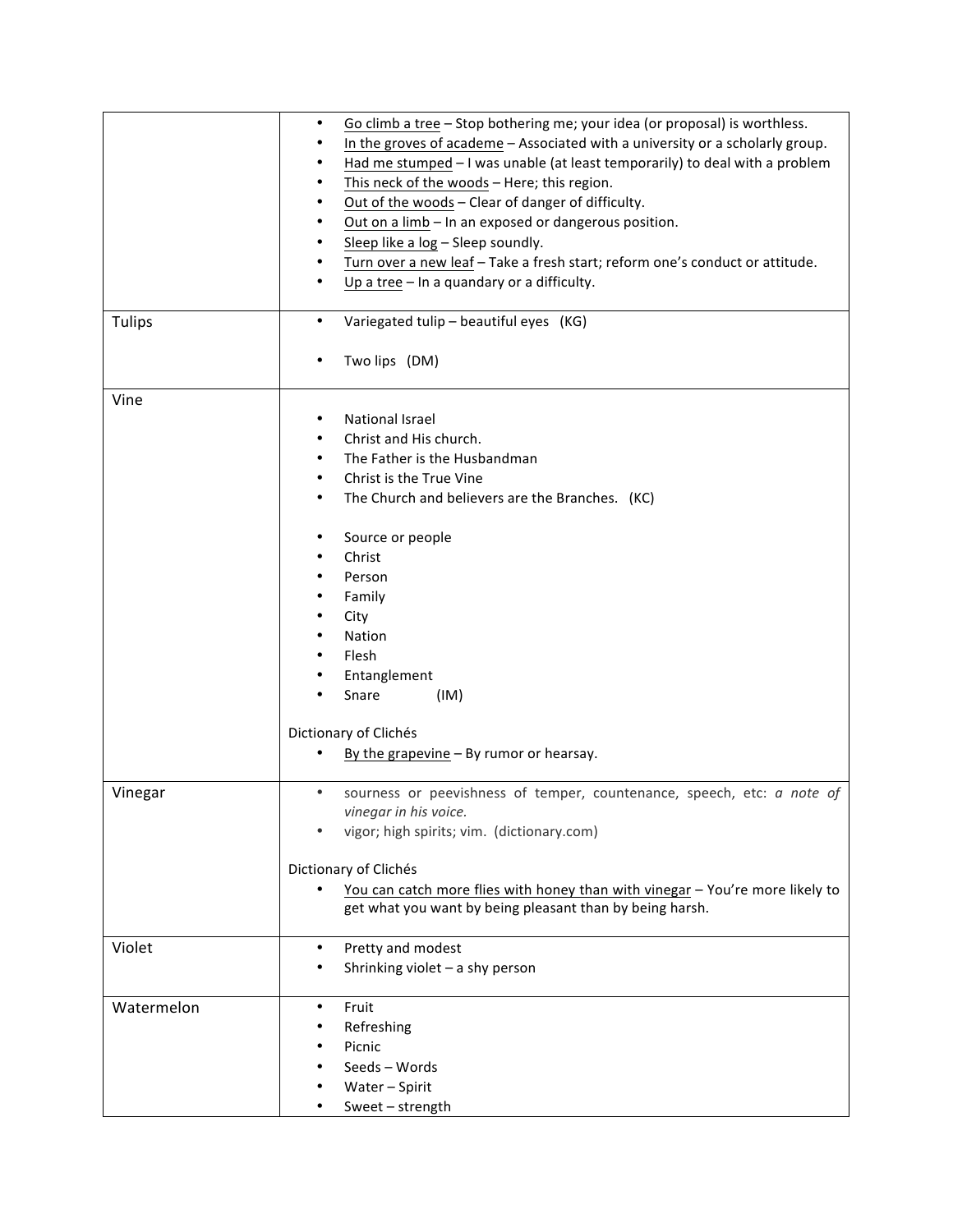|                    | Green - life<br>٠                                                                                                                                                                                                                                                                                                                                                                                                                                                                                                                                                                                                  |
|--------------------|--------------------------------------------------------------------------------------------------------------------------------------------------------------------------------------------------------------------------------------------------------------------------------------------------------------------------------------------------------------------------------------------------------------------------------------------------------------------------------------------------------------------------------------------------------------------------------------------------------------------|
|                    | Red – passion / The fruit of good or evil works / The pleasures of sin (IM)                                                                                                                                                                                                                                                                                                                                                                                                                                                                                                                                        |
| Weeds              | Unkempt<br>$\bullet$<br>Works of the flesh<br>٠<br>Sin<br>$\bullet$<br>Neglect<br>٠<br>Laziness<br>$\bullet$<br>Worry<br>٠<br>The fullness of iniquity (if they are gone to seed) (IM)<br>$\bullet$                                                                                                                                                                                                                                                                                                                                                                                                                |
| Wheat              | Staff of life<br>$\bullet$<br><b>Bread</b><br>Christ<br>٠<br>His saints<br>(KC)<br>٠<br>The born again church<br>٠                                                                                                                                                                                                                                                                                                                                                                                                                                                                                                 |
|                    | Wheat fields - the harvest of souls (DM)                                                                                                                                                                                                                                                                                                                                                                                                                                                                                                                                                                           |
|                    | Dictionary of Clichés<br>Separate the wheat from the chaff - Distinguish the wanted from the wanted,<br>$\bullet$<br>the valuable from the relatively valueless. (Matthew 3:12)                                                                                                                                                                                                                                                                                                                                                                                                                                    |
| <b>Willow Tree</b> | Symbol of weeping, sorrowful tree<br>(KC)<br>٠                                                                                                                                                                                                                                                                                                                                                                                                                                                                                                                                                                     |
| Wine               | Symbol of teaching, blessing, true or false.<br>(KC)<br>$\bullet$<br>Intoxicant<br>٠<br>Strong emotion (such as joy, anger, hate, or sorrow)<br>٠<br>Spirit (of God or spirit of man)<br>$\bullet$<br>Revelation<br>٠<br>Truth<br>Witchcraft<br>Delusion<br>٠<br>Mocker<br>Drinking wine with someone - spiritual fellowship; communion (IM)<br>The blood of Jesus (i.e. salvation / forgiveness)<br>٠<br>Whine (DM)<br>٠<br>new wine in old bottles - something new placed in or superimposed on an old<br>$\bullet$<br>or existing form, system, etc. Matt. 9:17.<br>wine and dine - to entertain lavishly.<br>٠ |
| Wood               | Symbol of humanity, of Christ, or saints.<br>$\bullet$<br>Christ, the Root out of dry ground, the stem of Jesse, of David's family tree.<br>$\bullet$<br>(KC)<br>Life<br>Temporary                                                                                                                                                                                                                                                                                                                                                                                                                                 |
|                    | Flesh                                                                                                                                                                                                                                                                                                                                                                                                                                                                                                                                                                                                              |